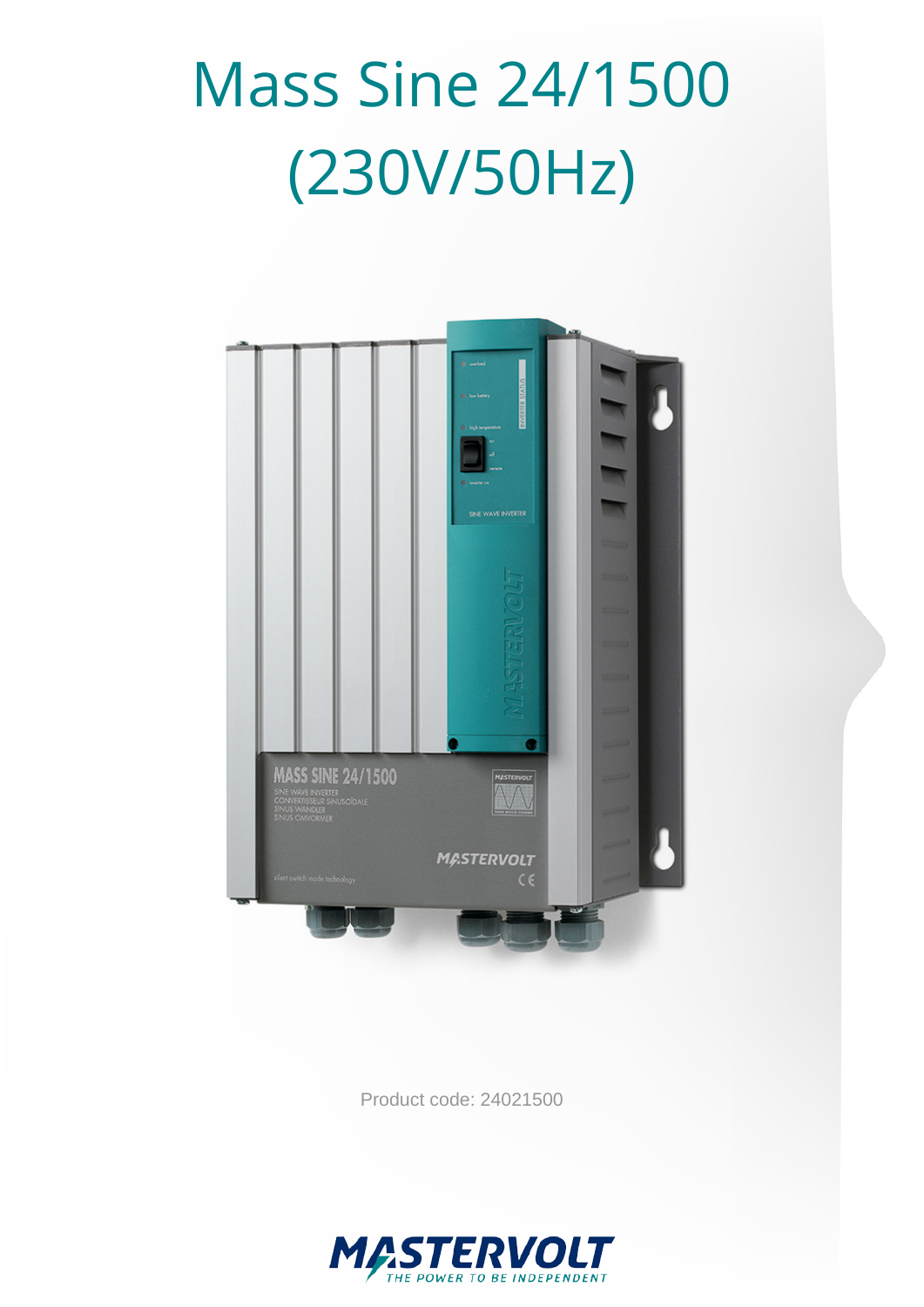Mastervolt offers a complete range of inverters from 300 watt to 40 kwatt in AC Master, Mass Sine and Mass Sine Ultra models. The AC Master is ideal for small and medium-sized applications, while Mass Sine and the advanced Mass Sine Ultra inverters are mainly intended for larger systems and for professional purposes. Mastervolt offers inverters for 230V/50Hz as well as 120V/60Hz (American voltage).

#### **No humming with HF technology**

Our use of high-frequency switch technology means you can say goodbye to humming transformers and hello to efficiency. Mastervolt inverters are also small and lightweight to ensure easy installation.

#### **High peak power during start up**

The Mastervolt sine wave inverter can provide up to 200 % surge capacity to equipment that requires extra power during start up.

#### **Efficient use of batteries**

A high efficiency when inverting and an automatic economy mode when there is no consumption gives you longer use of your batteries.

#### **Simple and safe to connect**

The inverters feature robust connection technology, internal in the larger models and a plug & play socket with cable for the smaller models.

#### **MasterBus compatible**

Every Mass Sine inverter can be easily connected to a MasterBus network with only one cable and one connection. You can also choose central, local or remote monitoring, configuration and control of your system.

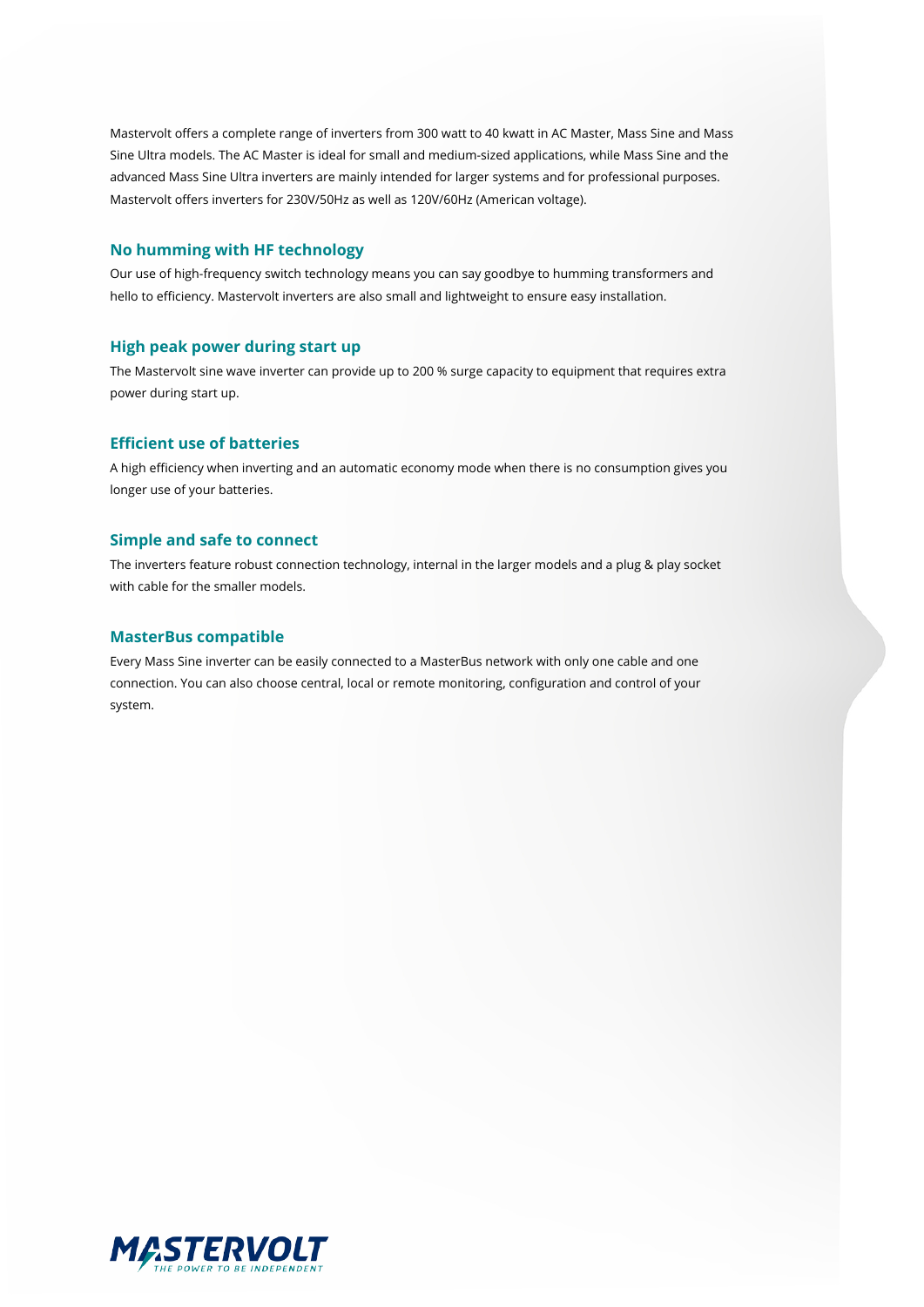# Specifications

## **General specifications**

| Output voltage $(\pm 5\%)$                    | 230 V - 50 Hz (± 0.01 Hz)          |
|-----------------------------------------------|------------------------------------|
| Output waveform                               | true sine                          |
| Nominal battery voltage                       | 24 V                               |
| P30 power at 40 °C, cos phi 1                 | 1500W                              |
| Continuous power at 40 °C / 104 °F, cos phi 1 | 1200 W                             |
| Peak load                                     | 2900W                              |
| AC connection                                 | internal                           |
| Efficiency                                    | 92 %                               |
| Display/read-out                              | LED display                        |
| Recommended battery capacity                  | $>150$ Ah                          |
| Dimensions, hxwxd                             | 340 x 261 x 130 mm                 |
|                                               | $13.4 \times 10.3 \times 5.1$ inch |
| Weight                                        | 8 kg                               |
|                                               | 17.6 lb                            |
| Approvals                                     | CE, E-mark, ABYC A-31              |

## **Technical specifications**

| Technology                                     | HF switch mode                                               |
|------------------------------------------------|--------------------------------------------------------------|
| Low battery voltage, switches off at           | 19 V, $\pm$ 0.5 V                                            |
| Low battery voltage, switches on at            | 22 V, $\pm$ 0.5 V                                            |
| High battery voltage, switches off at          | 32 V, ± 0.5 V                                                |
| High battery voltage, switches on at           | $30 V, \pm 0.5 V$                                            |
| Max. ripple on DC (battery)                    | <b>5% RMS</b>                                                |
| Input current (nominal load)                   | 68 A                                                         |
| No-load power consumption (ON mode)            | 200 mA - 5 W                                                 |
| No-load power consumption (energy saving mode) | 25 mA - 0.6 W                                                |
| Min. DC fuse (slow blow)                       | 100 A                                                        |
| Min. cable size                                | $25 \text{ mm}^2$                                            |
| Harmonic distortion typical                    | < 5%                                                         |
| Cos phi                                        | all power factors allowed                                    |
| Transfer system                                | the Masterswitch and Systemswitch can be connected to all    |
|                                                | sine wave inverters                                          |
| Temperature range (ambient temp.)              | -25 °C to 80 °C, derating > 40 °C                            |
|                                                | -13 to 176 °F                                                |
| Sound level                                    | 48 dBA at 1 mtr                                              |
| Protection degree                              | IP <sub>23</sub>                                             |
| Protections                                    | over temperature, over load, short circuit, high/low battery |
|                                                | voltage                                                      |
| Cooling                                        | natural/forced                                               |
|                                                |                                                              |